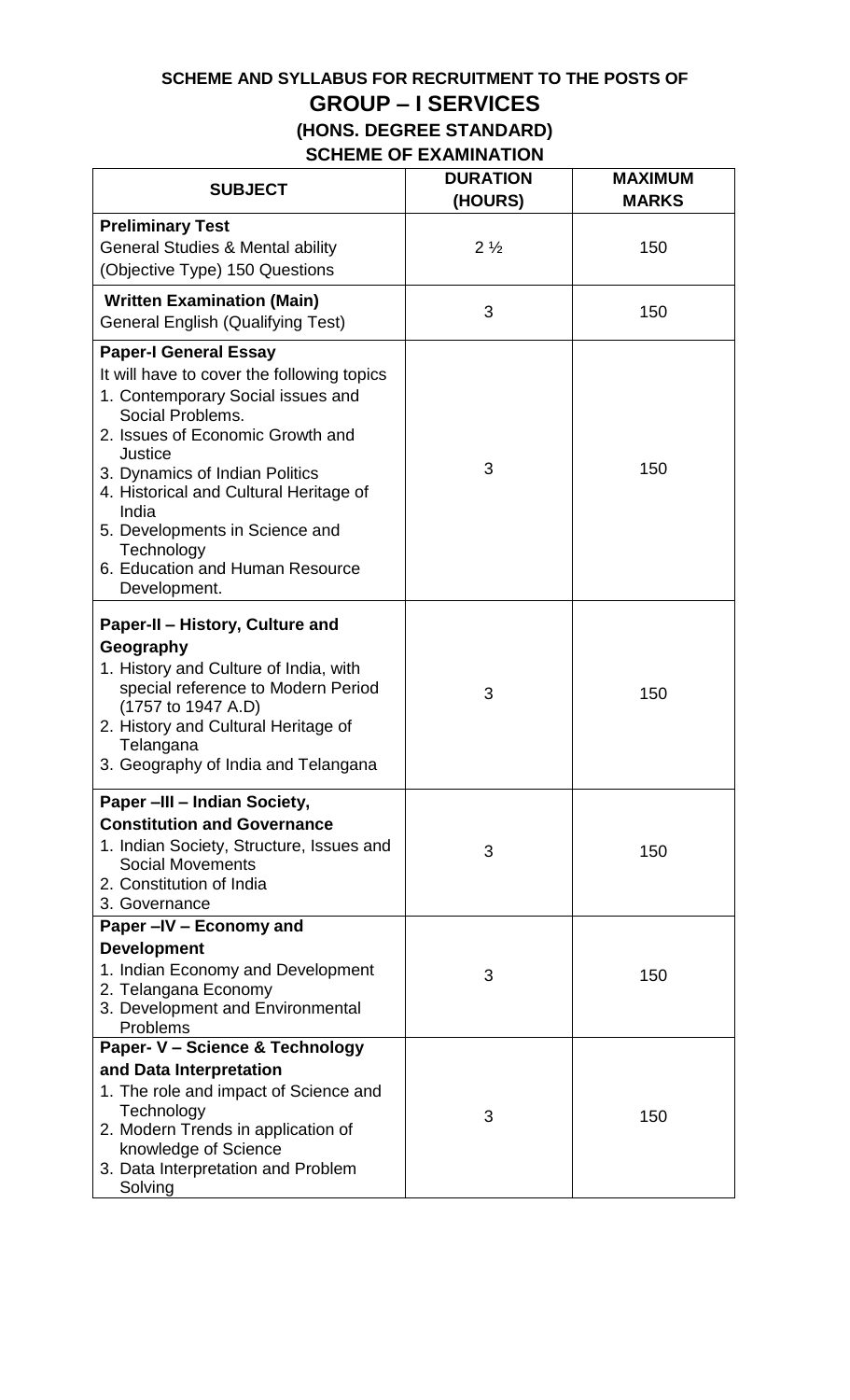| Paper-VI - Telangana Movement and                                                                                                      |   |     |
|----------------------------------------------------------------------------------------------------------------------------------------|---|-----|
| <b>State Formation</b>                                                                                                                 |   |     |
| 1. The idea of Telangana (1948-1970)<br>2. Mobilisational phase (1971 -1990)<br>3. Towards formation of Telangana<br>State (1991-2014) | З | 150 |
| <b>TOTAL:</b>                                                                                                                          |   | 900 |

**NOTE:-** There will be a preliminary tes**t** (Objective Type) comprising General Studies and Mental Ability. This test is meant for short-listing the number of candidates to be admitted to the Written Main Examination (Conventional Type) i.e., consisting of six compulsory papers.

The general English paper is for qualifying one and the standard of this paper is that of S.S.C.

# **SYLLABUS GROUP-I SERVICES GENERAL STUDIES AND MENTAL ABILITY (PRELIMINARY TEST)**

- 1. Current Affairs Regional, National & International.
- 2. International Relations and Events.
- 3. General Science; India's Achievements in Science and Technology.
- 4. Environmental Issues: Disaster Management- Prevention and Mitigation Strategies.
- 5. Economic and Social Development of India.
- 6. World Geography, Indian Geography and Geography of Telangana state.
- 7. History and Cultural Heritage of India.
- 8. Indian Constitution and Polity.
- 9. Governance and Public Policy in India.
- 10.Policies of Telangana State.
- 11.Society, Culture, Heritage, Arts and Literature of Telangana.
- 12.Social Exclusion: Rights issues such as Gender, Caste, Tribe, Disability etc. and inclusive policies.
- 13. Logical Reasoning: Analytical Ability and Data Interpretation.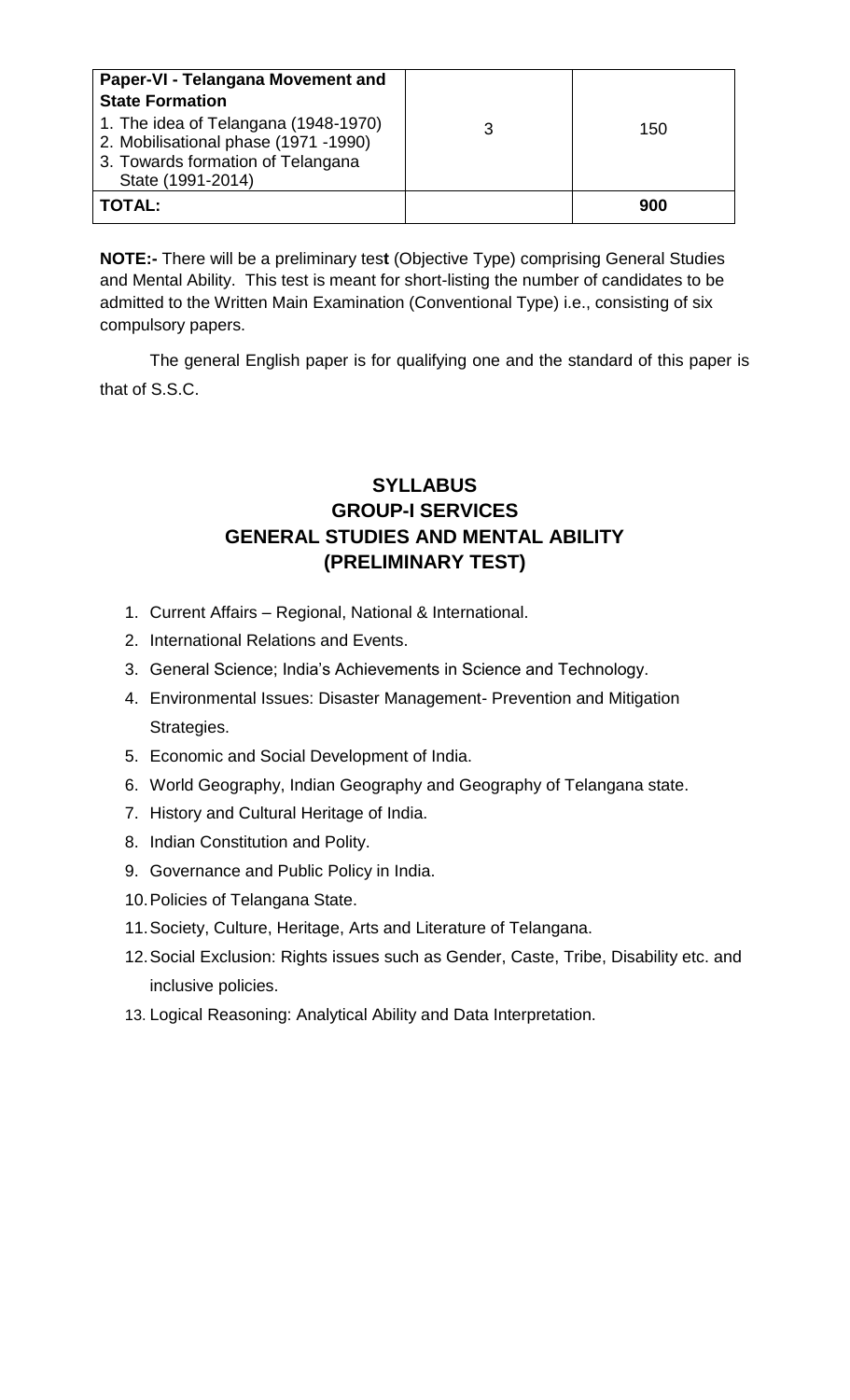# **Written Examination (Main)**

# **General English (Qualifying Test)**

*(X CLASS STANDARD, QUALIFYING FOR INTERVIEW)*

- 1. Spotting Errors Spelling; Punctuation
- 2. Fill in the blanks Prepositions; Conjunctions; Verb tenses
- 3. Re-writing sentences Active and Passive voice; Direct & Reported Speech; Usage of Vocabulary
- 4. Jumbled sentences
- 5. Comprehension
- 6. Précis Writing
- 7. Expansion
- 8. Letter Writing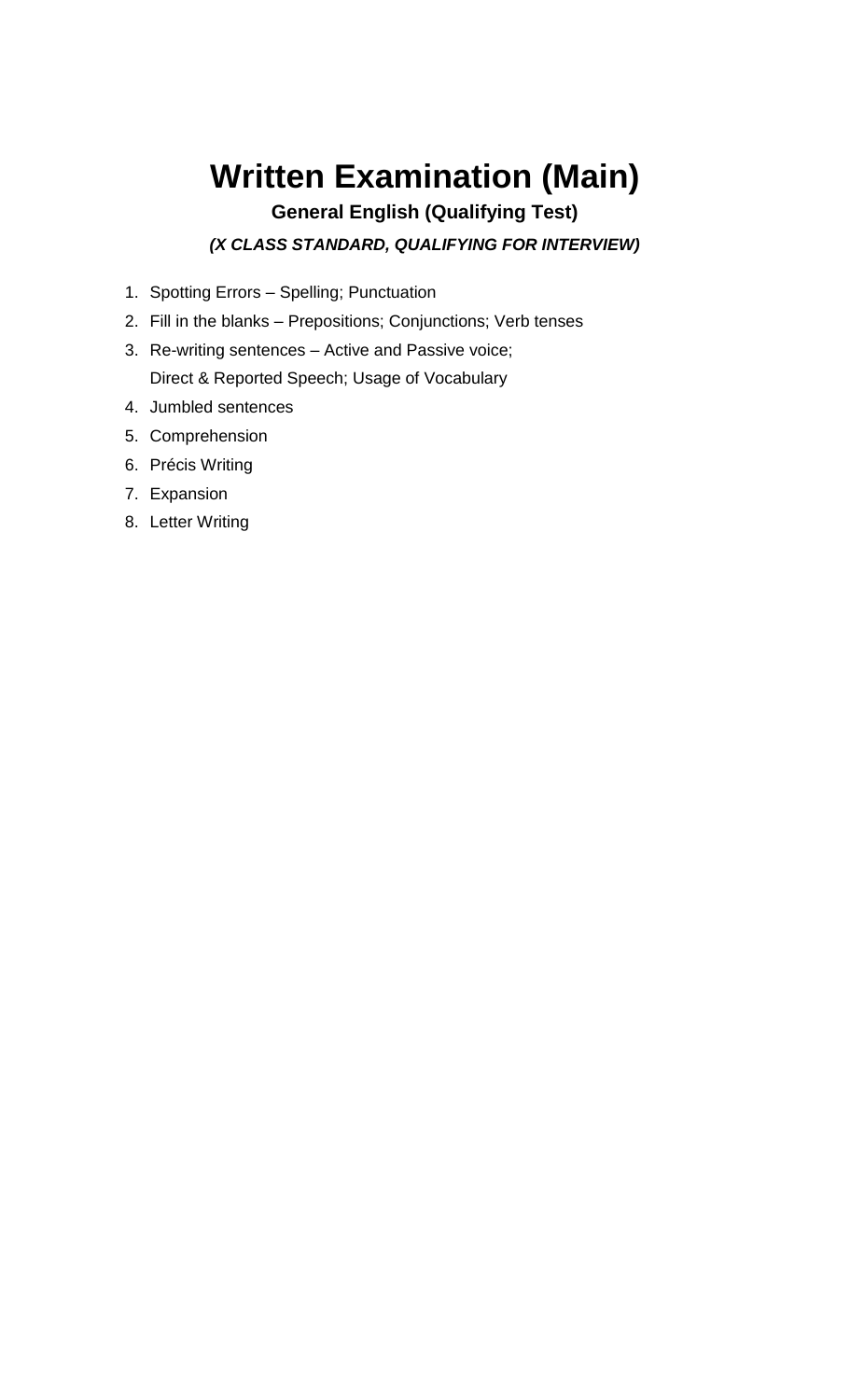# **PAPER-I: GENERAL ESSAY**

*(Candidate should write three Essays, selecting one from each Section compulsorily.* 

*Each*

*Section contains three Questions. Each Essay carries 50 marks.)*

#### **Section-I**

- 1. Contemporary Social Issues and Social Problems.
- 2. Issues of Economic Growth and Justice.

## **Section-II**

- 1. Dynamics of Indian Politics.
- 2. Historical and Cultural Heritage of India.

#### **Section-III**

- 1. Developments in Science and Technology.
- 2. Education and Human Resource Development.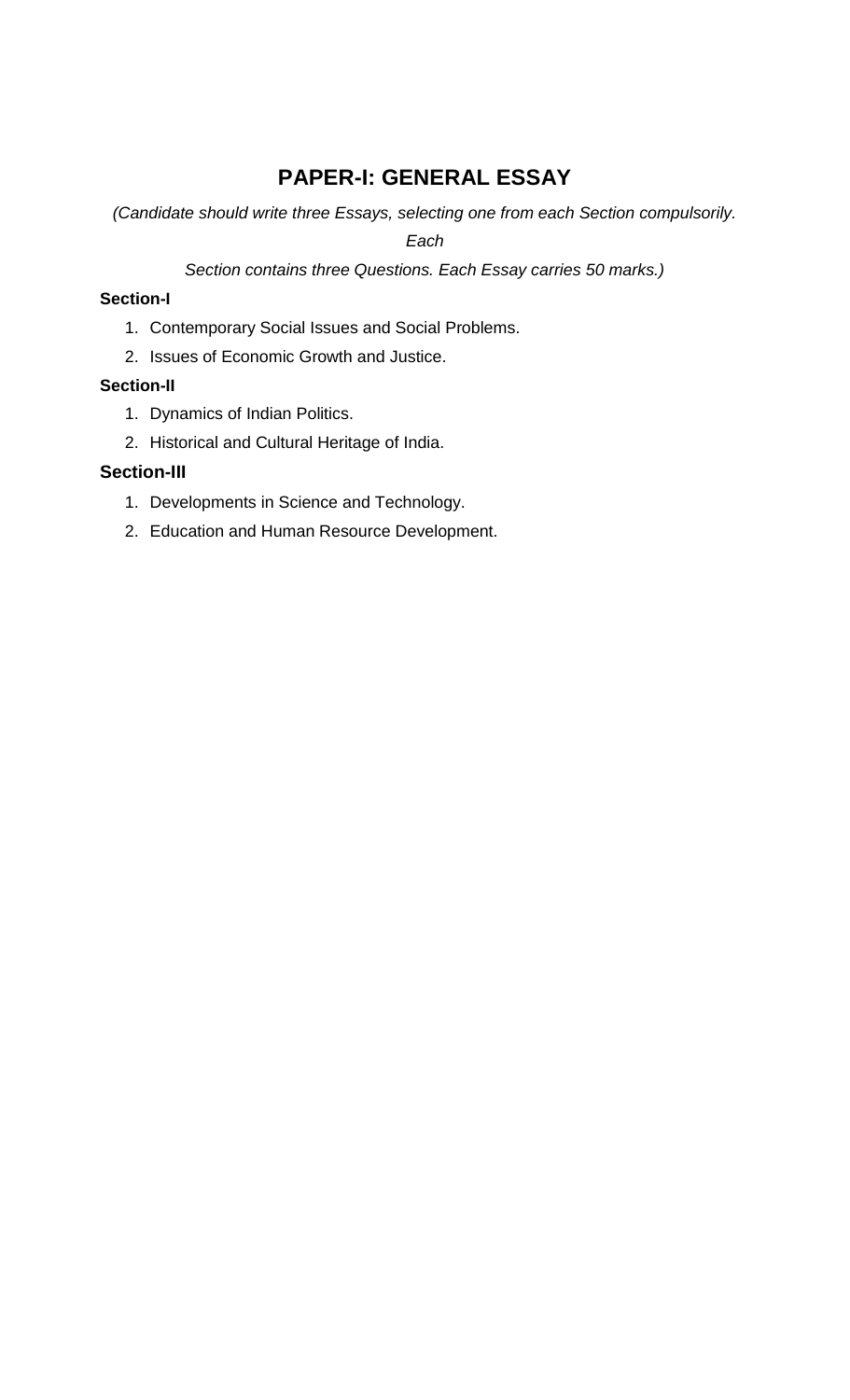## **PAPER-II: HISTORY, CULTURE AND GEOGRAPHY I. History and Culture of India, with special reference to Modern Period (1757 to 1947 A.D.)**

- 1. Early Indian Civilizations-Indus and Vedic; Emergence of Religious Movements in the sixth century BC - Jainism and Buddhism; Indo- Greek Art and Architecture – Gandhara, Mathura and Amaravathi Schools; Social and Cultural condition under the Mauryan, Satavahanas and Guptas .
- 2. Advent of Islam and its impact on Indian Society Nature and significance of Bhakti and Sufi Movements; Contribution of Kakatiya, and Vijayanagara rulers to Language, Literature, Art and Architecture: the contribution of Delhi Sultans and Mughals to Language , Literature, Art, Architecture and Fine Arts, Monuments; Emergence of Composite Culture in the Deccan and India.
- 3. The Establishment of British Colonial Rule in India: Carnatic Wars , Battle of Plassey, Anglo- Mysore, Anglo-Maratha and Anglo-Sikh Wars; Economic Impact of British Colonial Rule: Land Revenue Settlements in British India; - Commercialization of Agriculture; Rise of Landless Agrarian Labour; Famines and Poverty;De-industrialization; Decline of Traditional Crafts; Drain of Wealth; Growth of Trade and Commerce- Economic Transformation of India; Railroads, Transport and Communication Network- Telegraph and Postal Services.
- 4. Anti British uprisings: Tribal and Peasant revolts in the Nineteenth Century-Causes and Consequences of 1857 revolt. Factors responsible for the rise of Indian Nationalism; Rise and Growth of Socio- Religious and Anti-Caste Movements: Brahma Samaj, Arya Samaj, Aligarh Movement, Satya Shodak Samaj, Jotiba and Savithribhai Phule, Pandita Ramabai, Narayana Guru, Ayyankali, Annie Beasant; Non- Brahmin, Justice and Self-Respect Movements: Periyar, Mahatma Gandhi, Ambedkar and others.
- 5. Three Phases of Indian Freedom Struggle, 1885-1947. The rise and growth of All India Kisan Sabha, Workers and Tribal movements; Issue of Gender and Women's movement; Growth of Socialist and Communist Movements; Growth of Communalism; Independence and Partition of India.

#### **II. History and Cultural Heritage of Telangana.**

- 1. History and culture of Ancient Telangana Satavahanas, Ikshvakus and Vishnukundins; Rise and growth of Jainism and Buddhism; Socio-Cultural - Conditions- Language, Literature, Art and Architecture.
- 2. Medeival Telangana and the emergence of composite culture Kakatiyas and Velama kingdoms and their contribution to Socio- Cultural Development, Literature, Music, Dance, Art and Architecture; Qutub Shahis and their contribution to Telugu literature, art and architecture. Protest Movements against Kakatiyas and Qutub Shahis- Sammakka Sarakka and Sarvaipapanna
- 3. The Establishment of Asaf Jahi Dynasty Salar Jung Reforms and Modernization of Telangana ; Socio- Economic development under the Nizams – Land Tenures and Social System, Jagirdars, Deshmukhs etc.and Vetti– British Paramountcy and Nizam- Revolt of 1857 in Hyderabad and the role of Turre Baz Khan; Socio- Economic Development during the rule of the sixth and seventh Nizams - Growth of Railways, Transport and Communication System, Establishment of Industries, Educational Institutions – Monuments of Asaf Jahi period.
- 4. Socio-Cultural Awaking in Telangana- Andhra Sarasvath Parishat Literary and Library Movements; Establishment of Nizam Rashtra Andhra Jana Sangham – Andhra Mahasabha – Social Reform Movements -Brahma Samaj, Arya Samaj and Adi- Hindu and Dalit Movements, Role of Bhagyareddy Varma- Andhra Mahila Sabha and the growth of Women's Movement. Role of Hyderabad State Congress and Vandemataram Movement.
- 5. Peoples Movement against the Nizam's Rule Adivasi revolts Ramji Gond and Kumaram Bheemu - Telangana Peasants Armed Struggle – Role of Andhra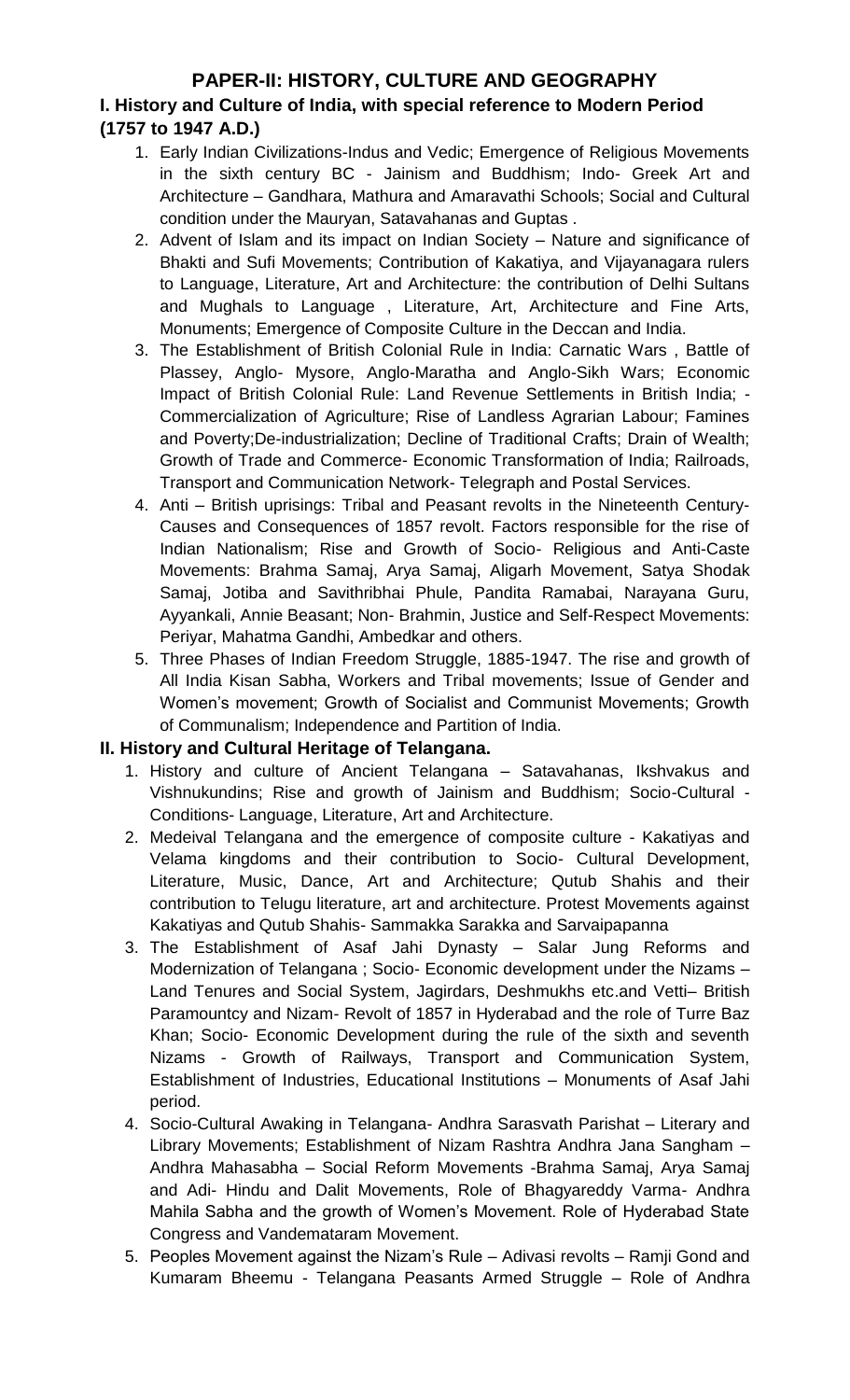Mahasabha and the Communists –Majlis-Ittehadul-Muslimeen Party, Rajakars and Kasim Razvi – Police Action and the End of Nizam's Rule – Integration of Hyderabad State into Indian Union.

#### **III. Geography of India and Telangana.**

- 1. India Physical setting, Physiography, Drainage, Climate- Mechanism of Monsoon, effect of El-Nino and La Niño, Rainfall variability- Floods and Drought, Soils, Vegetation and Wildlife-Degradation and Conservation Measures. Major Minerals and Energy Resources- distribution and conservation, Energy Crisis – role of non-conventional energy resources. Marine Resources – Economic significance, EEZ. Water resources – availability, problems of inter – state Water sharing, Conservation Measures.
- 2. Agriculture and Irrigation Major Food and Non-Food crops, Agro Climatic Regions, Green Revolution, recent trends in Agriculture; Major Irrigation Projects and Command Area Development; Industries- Major Industries - Iron and Steel, Cotton Textiles, Cement, Sugar, Automobile, IT, & Food Processing Industries, Localisation Factors, Industrial Corridors & Economic Development; Transportation: Means of Transportation, Role of Road and Rail Network in Economic Development, Highways and Express Highways; Major Ports – changing trends and direction of India's Trade - role of WTO; Strategic location of India in the Indian Ocean; Population – distribution, growth, Demographic characteristics, Demographic dividend and transition, HDI, Population problems and Policies. Urbanisation process- Spatial pattern, growth of Megacities, problems of Urban Growth and Policies, concept of Smart Cities.
- 3. Geographical extent of Hyderabad State and present Telangana State Physical setting, Relief, Climate, Rivers, Soils, Forest cover and Wild life–distribution, depletion and conservation. Minerals and Energy resources - Coal, Iron and Limestone distribution. Thermal and Hydro Power Projects – Problems and Prospects.
- 4. Agriculture- Rainfed/Dry land Agriculture, Drought prone areas and Mitigation Measures. Sources of Irrigation: Canals, Tanks and Wells, Depletion of Ground Water and its conservation- Mission Kakatiya. Industries – Cement, Sugar, Pharma, Electronic, Tourism, IT, ITIR, SEZs. Handicrafts and Household Industries and their problems. Road and Rail Network distribution and role in Economic Development. Population - distribution, growth, density, demographic characteristics (sex ratio, age, literacy, etc.,) Tribal Population - distribution, problems of Tribal areas and policies for Tribal Area Development.
- 5. Urbanisation in Telangana State, Spatio-temporal changes, Urban Growth and Migration. Evolution and phases of Urban Growth of Hyderabad, transformation from historical to modern cosmopolitan Megapolis, Primacy of Hyderabad in Telangana State, City structure, Industries and Industrial estates, urban infrastructure and transport - ORR and Metro - Problems and Planning - role of GHMC and HUDA (Metropolitan Development Plan – 2031, HMDA), Hyderabad as a Tourist Centre and Global city.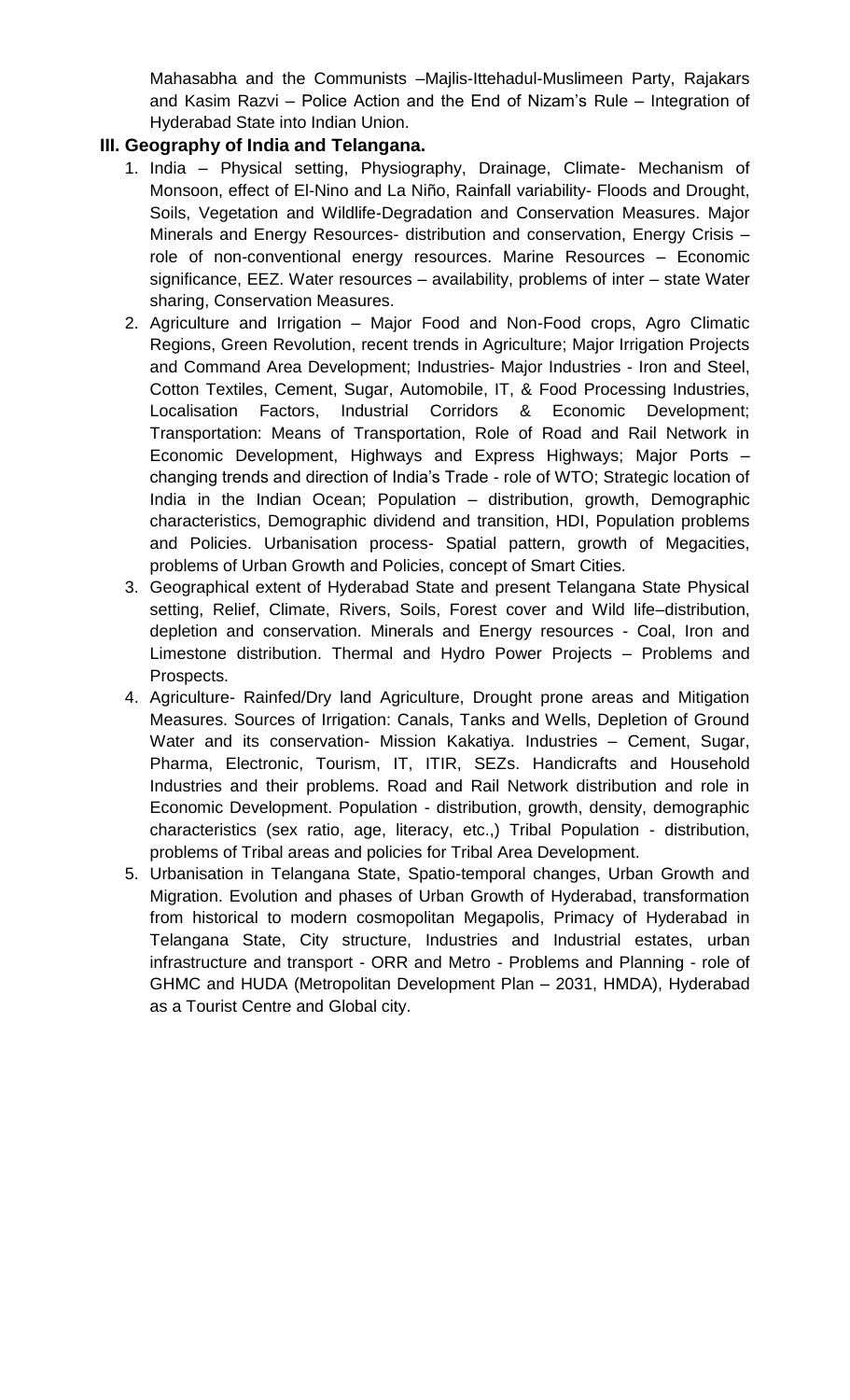# **PAPER –III – INDIAN SOCIETY, CONSTITUTION AND GOVERNANCE**

#### **I. Indian Society, Structure, Issues and Social Movements**

- 1. Indian Society: Salient features, Unity in Diversity; Family, Marriage, Kinship, Caste, Tribe, Religion, Language; Rural – Urban continuum; Multi-culturalism.
- 2. Social Exclusion and Vulnerable Groups: Scheduled Castes, Scheduled Tribes, Backward Classes, Minorities, Women, Children, Aged and Disabled.
- 3. Social Issues: Poverty; Unemployment, Child Labour, Violence against Women; Regionalism; Communalism and Secularism; Corruption; Caste Conflicts, Problems of Agricultural Labour; Urbanization; Development and Displacement; Environmental Degradation; Sustainable Development; Population Explosion; Agrarian Distress; Migration.
- 4. (a)Social Issues in Telangana: Vetti; Jogini and Devadasi System; Girl Child; Flourosis; Child Labour; Migrant Labour; Child Marriages.
	- (b) Social Movements in Telangana.
- 5. Social Policies and Programmes in India and Telangana: Policies for Women, Children, Aged and Disabled; Policies for Scheduled Castes, Scheduled Tribes, Backward Classes and Minorities; Environmental Policy; Population Policy; Policy on Education; Policy on Health; Poverty Alleviation Programmes; Welfare Schemes for Scheduled Castes, Scheduled Tribes, Backward Classes, Women, Children, Minorities, Aged and Disabled.

#### **II. Constitution of India.**

- 1. Evolution of Indian Constitution: Role of the Drafting Committee; Constitutional Philosophy and Preamble; Salient features & Basic Structure; Amendments.
- 2. Fundamental Rights: Nature and Scope; Expanding horizons of Fundamental Rights; Enforceability against State and others;Welfare State and Distributive Justice under the Constitution; Directive Principles of State Policy - Rule of Law and Fundamental Duties.
- 3. System of Government: Parliamentary system, Central Government: President, Prime Minister & Council of Ministers; Parliament: Powers and Functions; State Government: Governor, Chief Minister & Council of Ministers; Legislature: Powers and Functions, Legislative Privileges.
- 4. Judicial System in India: Supreme Court, High Courts & Administrative Tribunals; Subordinate Judiciary; Judicial Review and Judicial Activism; Independence of Judiciary and Judicial Accountability.
- 5. Federal system: Centre-State Relations- Issues and Challenges pertaining to the Federal Structure; Local Self-Government 73<sup>rd</sup> and 74<sup>th</sup> Constitutional Amendments for sharing of powers - Panchayat Raj and Municipal Institutions; Resolution of Inter-State disputes with reference to Water Disputes- Challenges of Implementation.

#### **III. Governance**

1. Governance and Good Governance, E-Governance-Applications and Models; Governance at Union level- Cabinet Secretariat, Prime Minister's Office (PMO), Central Secretariat, Ministries and Departments; Constitutional bodies-Finance Commission, Election Commission, Union Public Service Commission, Comptroller and Auditor General of India, National Human Rights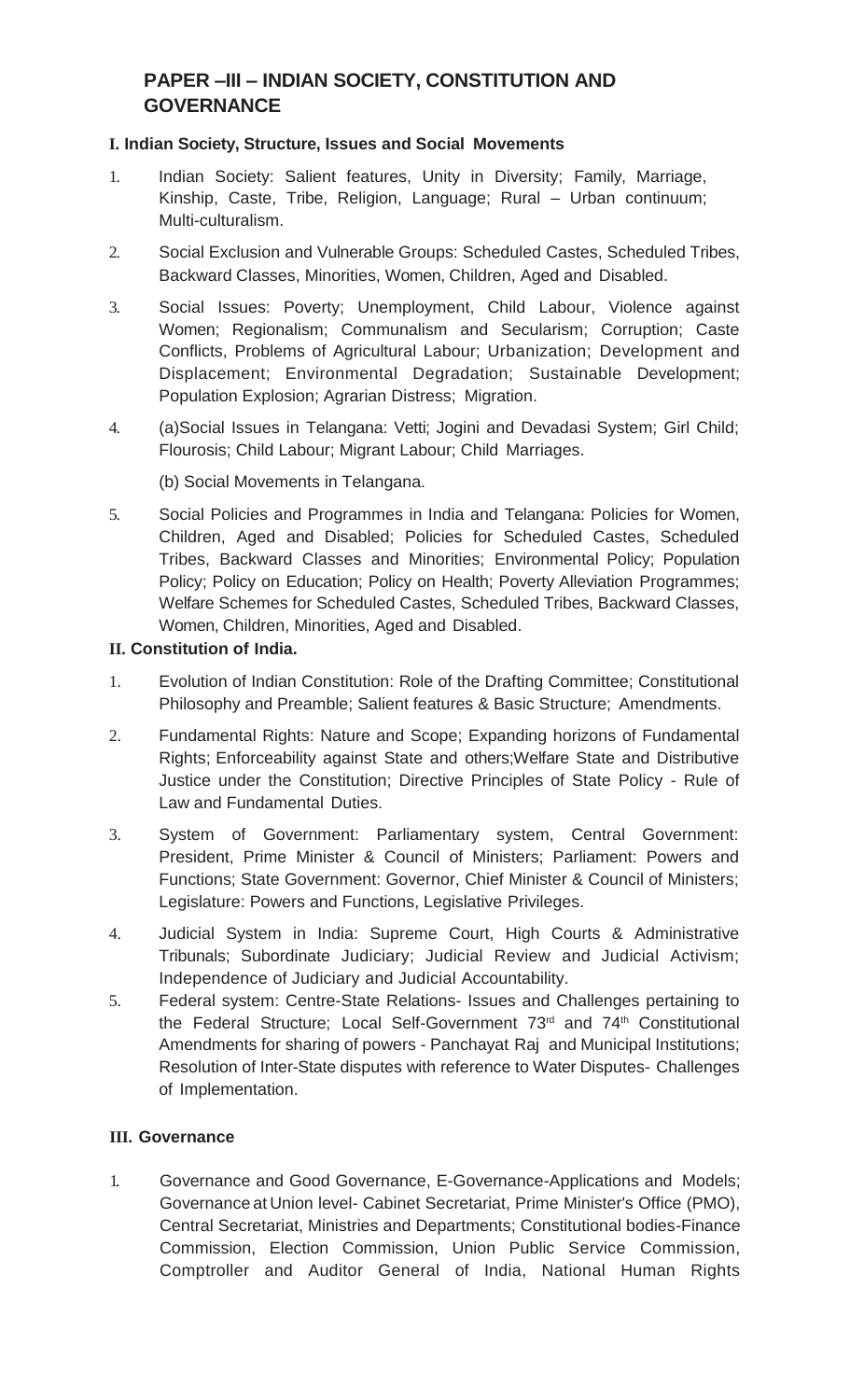Commission, National Commissions for SCs/ST/Minorities and Women; Parliamentary Committees- Estimates Committee, Public Accounts Committee, Committee on Public Undertakings.

- 2. Governance at State and District levels-Secretariat and Directorates and their relationships; District Administration-Role of Collector, Institutions of Rural and Urban Governance-Powers and Functions, Systems for delivery of Services; Cooperatives, State Finance Commission; Devolution of Powers and Finances-Issues and Challenges. Development Corporations for SCs, STs, B.Cs, Minorities and Disabled Welfare; Control over Administration-Legislative, Executive and Judicial Control.
- 3. Programmes, Agencies and Institutions working for the development of Urban and Rural Areas; People Centred Participatory Development; Poverty Alleviation Programmes; Women Empowerment and Inclusive Growth; Rights related to Health, Food Security and Education-Issues and Challenges.
- 4. Debates on Development and Development Processes; State and Provision of Services; State and Market; Involvement of Civil Society-Community Based Organizations (CBOs) and NGOs; Self- Help Groups, (SHGs), Charities and Stakeholders, Public-Private Partnerships (PPP); Corporate Social Responsibility.
- 5. Ethics and Values of Administration; Neutrality of Civil Services, Committed Bureaucracy, Politician and Civil Servant Relations; Citizen Charters, Gender Sensitization; Transparency and Accountability of Administration; Prevention of Corruption in Administration- Central Vigilance Commission, Central Bureau of Investigation, Lokpal, Lokayuktha, ACB and Consumer Protection Mechanisms; Application and Impact of Right to Information Act-2005; Administrative Reforms.

## **PAPER –IV – ECONOMY AND DEVELOPMENT**

#### **I. Indian Economy and Development.**

- 1. National Income -Concepts and Measurement of National Income- Nominal and Real Income; Structure and growth of Indian economy – Sectoral trends in National Income of India
- 2. Poverty and Unemployment: Concepts of Poverty Income-based Poverty , non-income Poverty- capability approach (Human Poverty Index) , Measurement of Poverty and trends in Poverty; Concepts, estimates and trends of Unemployment
- 3. Money and Banking: Money supply, Structure of Indian Banking and non-banking financial institutions; Reforms in Banking sector; Regulation of credit by RBI
- 4. Public Finance: Tax structure, Central and state taxes; Government expenditure in revenue and capital account; Public debt: composition- internal and external debt; Monetary Policy, FiscalPolicy; Union Budget: Budget Analysis.
- 5. Planning in Indian economy: Objectives, Priorities, Strategies, Achievements of Five Year Plans; 12<sup>th</sup> FYP - Inclusive growth; NITI Aayog; Liberalization, Privatisation, Globalisation: Features and Implications.

#### **II. Telangana Economy.**

- **1.** Telangana economy in Hyderabad State (Agriculture, Industry and Trade); Telangana economy in United AP (1956-2014)- Deprivation and Under development; Structure and Growth of Telangana economy: Sectoral trends in GSDP ; Per capita income; Income inequalities and Poverty.
- **2.** Human resources: Demographic Structure and Transition , Demographic dividend , (sex ratio, fertility rate, mortality rates) ; Literacy and Occupation structure: Social Sector – Education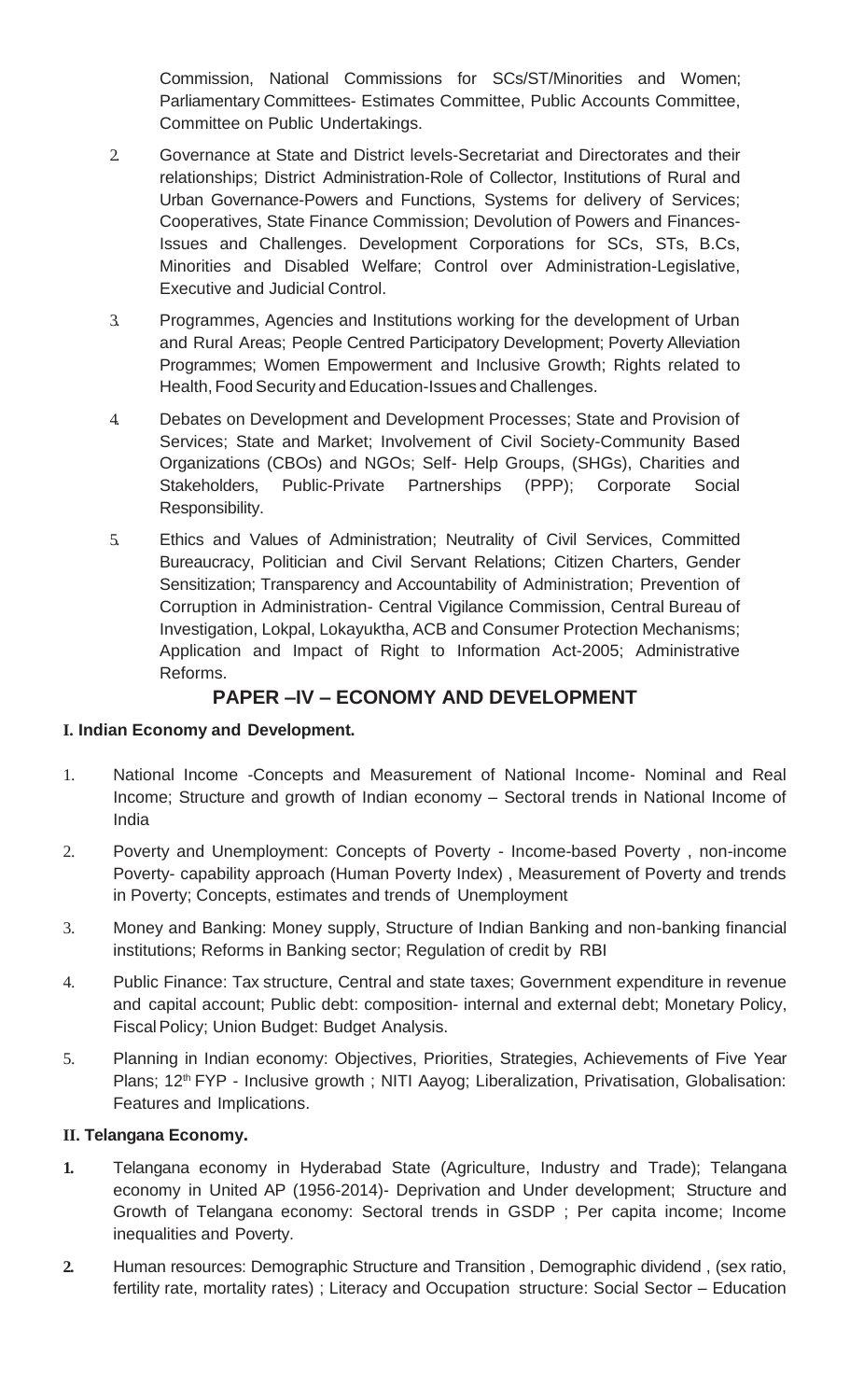and Health

- **3.** Land reforms: I generation (1947-1970) and II generation land reforms (1970 onwards)- Abolition of Intermediaries : Zamindari, Jagirdari and Inamdari -Tenancy Reforms : Land ceiling ; Land alienation in Scheduled areas ; Impact of land reforms.
- **4.** Agriculture and Allied sectors: Trends in share of crop and allied sectors in GSDP; Distribution of land holdings; Trends in Irrigation ; Problems of dry land Agriculture; Dependence on Agriculture; Cropping pattern Trends ; Trends in productivity; Agricultural Credit, Extension and Marketing; Cooperatives and Producer Companies
- **5.** Industry and Service sectors: Industrial development; Structure and growth of industrial sector, Micro Small and Medium Enterprises (MSME) sector , Revival of sick industries; Industrial infrastructure- Power; Industrial Policy of Telangana; Structure and growth of service sector; employment trends in Industry and Service sectors; Information and Communication Technology (ICT) Policy of Telangana.

#### **III. Development and Environmental Problems.**

- 1. Environment vs Development: Definition of Environment , Environmentalism; Environmental Protection Policy, Environmental Policy Instruments.
- 2. Natural resources: Forest resources- Commercialization of forests Forest Acts vs Forest dwellers/ users; Water: surface water and groundwater, competing demand for water drinking, industrial and agriculture; Land resources: competing uses of land- food, feed, fuel, and fibre; Mining and Environment; Sustainability of natural resources.
- 3. Eco systems and Bio-diversity: Ecology and Eco-system; Food chains in Eco systems, Typology of eco system; Bio diversity and its conservation, Types of Bio diversity, threat to Bio diversity.
- 4. Environment pollution and solid waste management, types of solid waste, factors affecting solid waste generation, impact of solid waste, recycling and reuse.
- 5. Global Environment Issues: Climate Change, Global Warming and its impact, Sustainable Development.

#### **PAPER- V – SCIENCE & TECHNOLOGY AND DATA INTERPRETATION**

#### **I. The role and impact of Science and Technology.**

- 1. Classical and Emerging areas of Science & Technology **:** Value addition by Science & Technology**,** Current Science & Technology developments in India and importance of Science & Technology as an engine for National Development **;** Industrial development & Urbanization.
- 2. National Policy of Science & Technology: changes in Policy from time to time: Technology missions

**-** ICT: Basics in Computers, Robotics, Nano technology and Communication.

- 3. Space program in India and its applications with special reference to industrial, agricultural and other rural development activities, INSAT, IRS systems, EDUSAT and Chandrayaan-1 and future programme.
- 4. Application of Space Technology in India with references to Education, Agriculture and Industry. Climatic change, Floods, Cyclone, Tsunami, Natural and Manmade Disaster Management.
- 5. Energy Resources: Energy demands, Indian energy scenario- hydel, thermal and nuclear. Importance of renewable resources - Solar, Wind, small/Mini/Micro hydel, Biomass, waste based, geothermal, tidal & fuel cells. Energy security - Role of Science & Technology, Biofuel cultivation and extraction.

#### **II. Modern Trends in application of knowledge of Science.**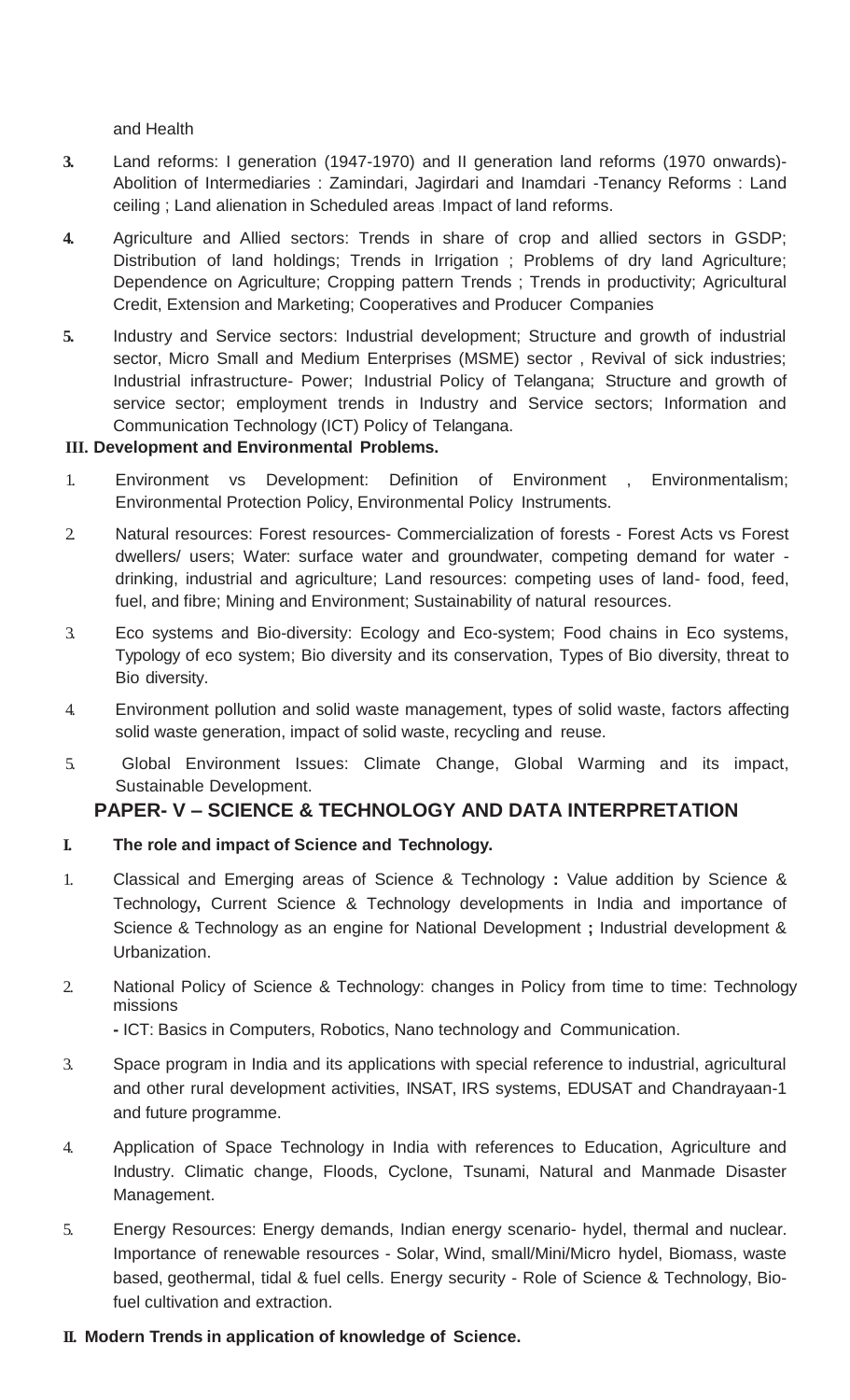- 1. Crop Science in India; Characteristics of Plants **-** Crop plants, Forest species, Medicinal Aromatic plants, Useful and Harmful plants and utility for mankind.
- 2. Concept of Biotechnology and application of genetic engineering and Stem Cell Research. Biotechnology in Agriculture (bio-fertilizers, bio - pesticides, bio- fuels, tissue culture, cloning) and Environment (Biotechnology in Environmental cleanup process)
- 3. Food bio-technology, Food safety and Food quality standards, Food Laws and Regulations. Recent trends in organic farming and farm mechanization. Safe Drinking Water – Defluoridation and other Techniques.
- 4. Microbial infections; Introduction to bacterial, viral, protozoal and fungal infections. Basic knowledge of infections caused by different groups of micro organisms- diarrhoea, dysentery, cholera, tuberculosis, malaria, viral infections like HIV, encephalitis, chikungunya, bird flupreventive measures during out breaks.
- 5. Vaccines: Introduction to immunity, Fundamental concepts in vaccination and traditional methods of vaccine production ( production of DPT and Rabies vaccine), Production of modern vaccines (production of Hepatitis Vaccine).

#### **III. Data Interpretation and Problem Solving.**

- 1. Data Analysis Analytical Interpretation of statistical Data, Study of Graphs and Charts Bar graphs, Line graphs and Pie- charts and drawing conclusions.
- 2. Problems based on Tabular and Diagrammatical Data Problems based on Probability Logical Reasoning, Analytical and Mental ability.
- 3. Quantitative Aptitude Number Sequences, Series, Averages, Number Systems, Ratio and Proportion, Profit and Loss.
- 4. Time and Work, Speed -Time Distance, Simple Interest, Analytical and Critical reasoning.
- 5. Decision Making and Problem Solving: A duly structured situation will be presented to the candidates and they will be asked to analyze and suggest their own solution to the problem arising out of situations.

# **PAPER-VI - TELANGANA MOVEMENT AND STATE FORMATION**

# **I. The idea of Telangana (1948-1970)**

- 1. Historical Background: Telangana as a distinctive cultural unit in Hyderabad Princely State, its geographical, cultural, socio, political and economic features- People of Telaganganacastes, tribes, religion, arts, crafts, languages, dialects, fairs, festivals and important places in Telangana. Administration in Hyderabad Princely State and Administrative Reforms of Salar Jung and Origins of the issue of Mulkis-Non-Mulkis; Employment and Civil Services Rules under Mir Osman Ali Khan, VII Nizam's Farman of 1919 and Definition of Mulki - Establishment of Nizam's Subjects League known as the Mulki League 1935 and its Significance; Merger of Hyderabad State into Indian Union in 1948; Employment Policies under Military Rule and Vellodi,1948-1952; Violation of Mulki-Rules and Its Implications.
- 2. Hyderabad State in Independent India- Formation of Popular Ministry under Burgula Ramakrishna Rao and 1952 Mulki-Agitation; Demand for Employment of Local people and City College Incident- Its importance. Justice Jagan Mohan Reddy Committee Report, 1953 – Initial debates and demand for Telangana State-Reasons for the Formation of States Reorganization Commission (SRC) under Fazal Ali in 1953-Main Provisions and Recommendations of SRC-Dr. B. R. Ambedkar's views on SRC and smaller states.
- 3. Formation of Andhra Pradesh, 1956: Gentlemen's Agreement its Provisions and Recommendations; Telangana Regional Committee, Composition and Functions-Violation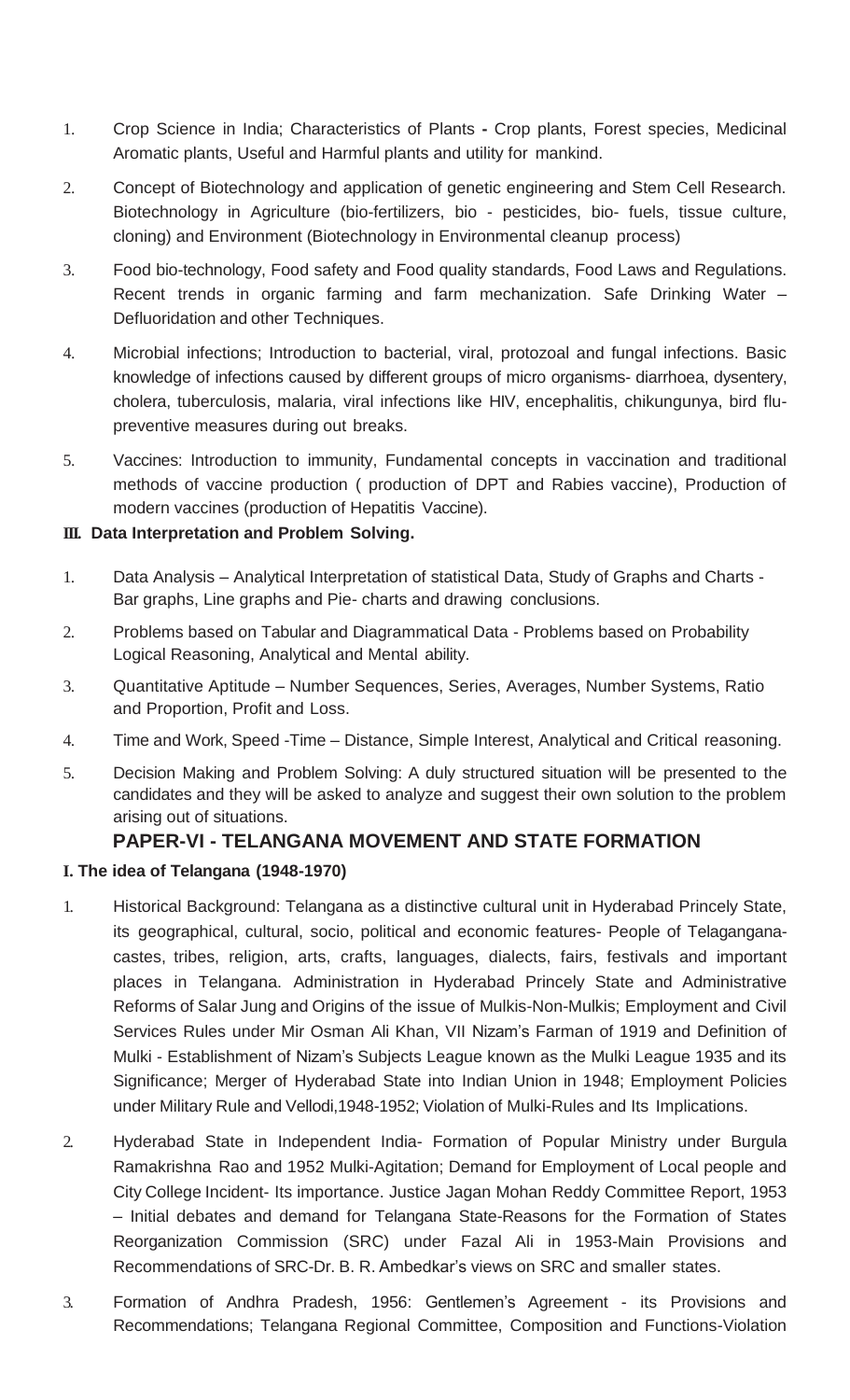of Safeguards-Migration from Coastal Andhra Region and its Consequences;Post-1970 Development Scenario in Telangana- Agriculture, Irrigation, Power, Education, Employment, Medical and Health etc.

- 4. Violation of Employment and Service Rules: Origins of Telangana Agitation- Protest in Kothagudem and other places, Fast unto Death by Ravindranath; 1969 Agitation for Separate Telangana. Role of Intellectuals, Students, Employees in Jai Telangana Movement.
- 5. Formation of Telangana Praja Samithi and Course of Movement the Spread of Telangana Movement- Major Events, Leaders and Personalities- All Party Accord – G.O. 36 - Suppression of Telangana Movement and its Consequences-The Eight Point and Five-Point Formulas-Implications.

#### **II. Mobilisational phase (1971 -1990)**

- 1. Court Judgements on Mulki Rules- Jai Andhra Movement and its Consequences- Six Point Formula 1973, and its Provisions; Article 371-D, Presidential Order, 1975-Officers (Jayabharat Reddy) Committee Report- G.O. 610 (1985); its Provisions and Violations-Reaction and Representations of Telangana Employees
- 2. Rise and Spread of Naxalite Movement, causes and consequences Anti-Landlord Struggles in Jagityala-Siricilla, North Telangana; Rytu-Cooli Sanghams; Alienation of Tribal Lands and Adivasi Resistance- Jal, Jungle, and Zamin.
	- 3. Rise of Regional Parties in 1980's and Changes in the Political, Socio-Economic and Cultural fabric of Telangana- Notion of Telugu Jathi and suppression of Telangana identity- Expansion of new economy in Hyderabad and other parts of Telangana; RealEstate, Contracts, Finance Companies; Film, Media and Entertainment Industry; Corporate Education and Hospitals etc; Dominant Culture and its implications for Telangana self respect, Dialect, Language and Culture.
	- 4. Liberalization and Privatisation Policies in 1990's and their consequences Emergence of regional disparities and imbalances in political power, administration, education, employment – Madiga Dandora and Tudum Debba movement – Agrarian crisis and decline of Handicrafts in Telangana and its impact on Telangana Society and economy.
	- 5. Quest for Telangana identity-intellectual discussions and debates- political and ideological efforts – Growth of popular unrest against regional disparities, discrimination and under development of Telangana.

#### **III. Towards Formation of Telangana State (1991-2014)**

- 1. Public awakening and Intellectual reaction against discrimination- formation of Civil society organisation, Articulation of separate Telanagana Identity; Initial organisations raised the issues of separate Telangana; Telangana Information Trust - Telangana Aikya Vedika, Bhuvanagiri Sabha - Telangana Jana Sabha, Telangana Maha Sabha - Warangal Decleration - Telangana Vidyavanthula Vedika; etc., Efforts of Telangana Congress & BJP in highlighting the issue.
- 2. Establishment of Telangana Rashtra Samithi in 2001, Political Realignment and Electoral Alliances in 2004 and later Phase of Telangana Movement – TRS in UPA- Girgliani Committee- Telangana Employees Joint Action Committee - Pranab Mukherjee Committee- 2009-Elections-Alliances- Telangana in Election Manifestos- The agitation against Hyderabad as Free-zone - and Demand for separate Statehood- Fast-Unto-Death by K.Chandra Shekar Rao-Formation of Political Joint Action Committee (2009)
- 3. Role of Political Parties-TRS, Congress, B.J.P., Left parties, T.D.P., M.I.M and other political parties such as Telangana Praja Front, Telangana United Front etc., Dalit-Bahujan Sanghams and Grass roots Movement organisations - Other Joint Action Committees and popular protests- Suicides for the cause of Telangana.